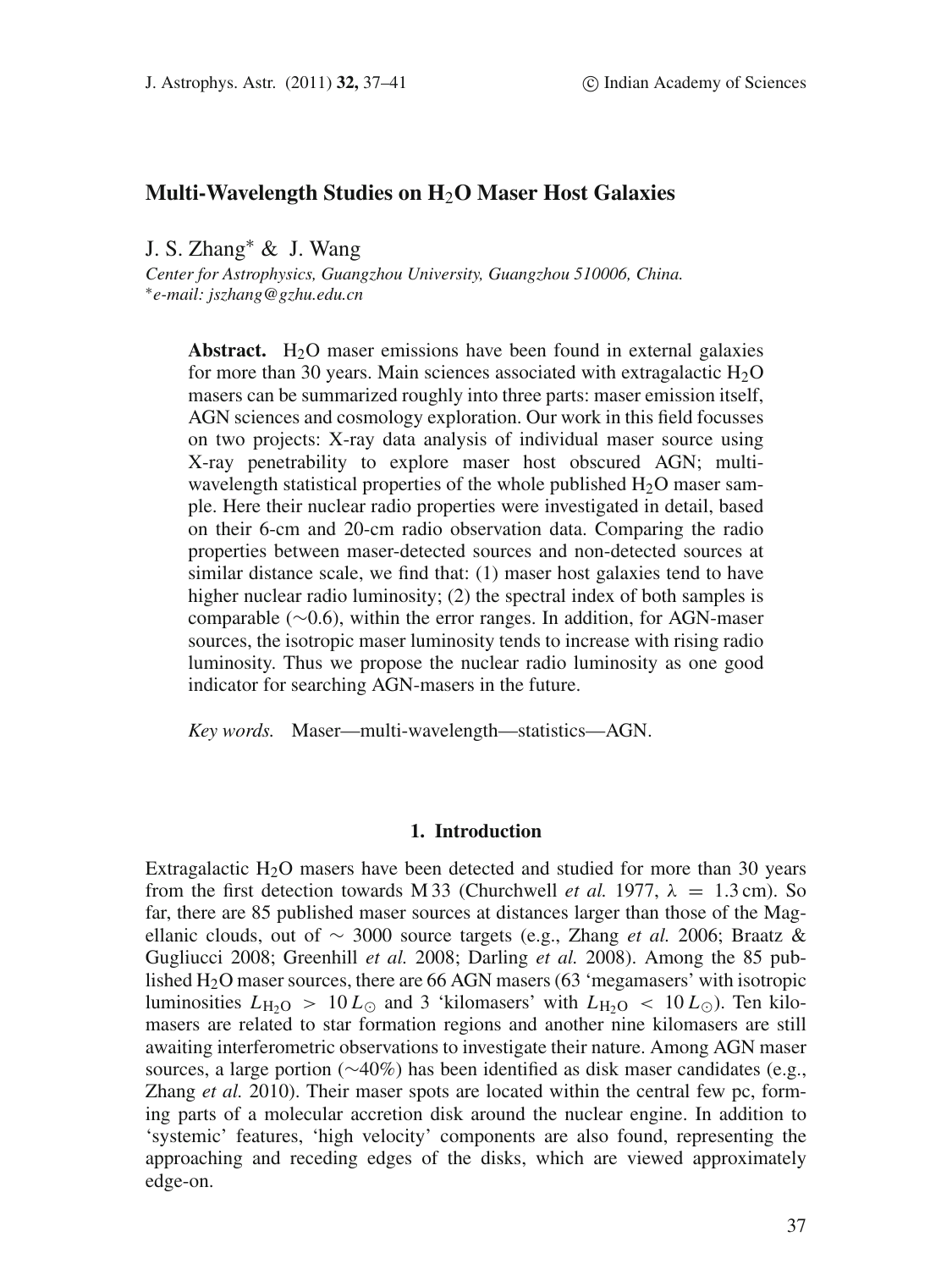Main sciences associated with extragalactic  $H_2O$  masers may include three subjects:

- maser emission itself, which needs much modeling work to probe maser's formation and excitation etc.:
- *AGN sciences*: Analysis of nuclear X-ray emission can probe the circumnuclear environment of maser host obscured AGN; high resolution VLBI mapping of disk maser can help us reveal structure of maser accretion disk and weight of the mass of central supermassive black hole;
- *Cosmology exploration*: Combining VLBI mapping of disk masers and monitoring systemic maser spots, the angular diameter distance of maser host galaxy can be estimated accurately.







**Figure 1.** Adaptively smoothed three-color image in 0.3–8.0 keV and spectra with fitting model of NGC 7479 (XMM-Newton observation, left panels, Wang *et al*. 2010) and NGC 5728 (Chandra, right panels, Zhang *et al*. 2006).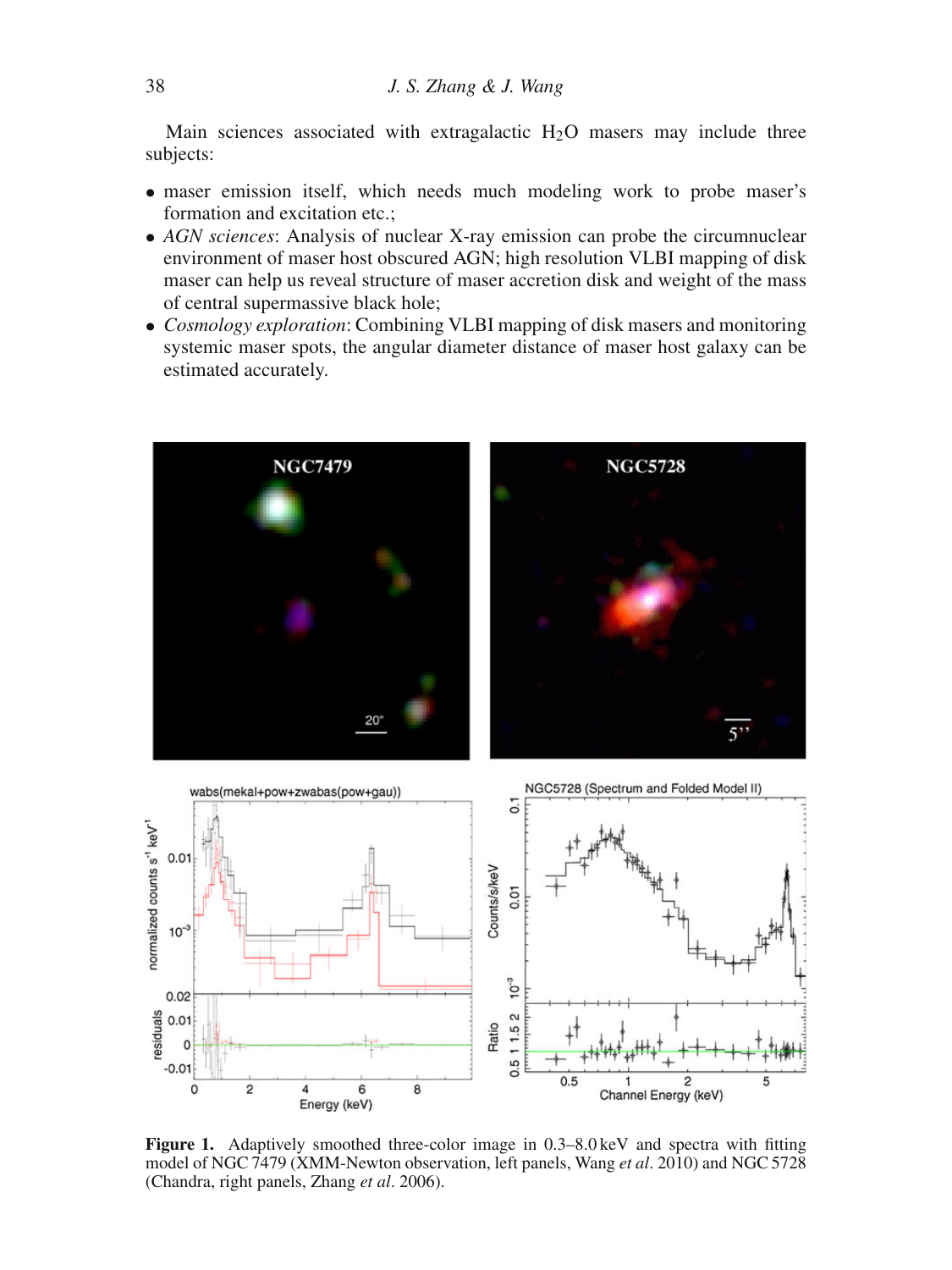It provides a perspective to improve the accuracy of the Hubble constant  $H_0$  and to constrain the equation of state for the elusive dark energy. This has become currently the main stream of extragalactic  $H_2O$  maser researches. A large project, Megamaser Cosmology Project (MCP), has been performed for a key goal of accurate *H*<sup>0</sup> (within 3% rms, e.g., Braatz *et al.* 2010, or https://safe.nrao.edu/wiki/bin/view/Main/ MegamaserCosmologyProject).

Here we introduce our work in this field briefly: (1) X-ray data analysis of individual maser host AGN; (2) statistical studies on the entire maser sample. Our main goal is to focus on investigating possible intrinsic properties of this special kind of AGN and galaxy, and probe possible indicators of  $H_2O$  megamaser emission to guide future megamaser searches. Radio properties of the entire maser sample is investigated and presented here.

#### **2. X-ray properties**

Chandra and XMM-Newton data were analyzed for maser sources. Our analysis show that maser sources always present evidence of obscured AGN. The soft excess and the strong iron emission lines are commonly presented in their X-ray spectrum. Modeling their X-ray spectra shows that high absorbing column density is prevalent in megamaser host AGN (see details in Guo *et al.* 2009). Figure 1 shows the X-ray morphology and spectra with fitting models for several examples.

# **3. Statistical properties**

As mentioned above, the detection rate of extragalactic H<sub>2</sub>O is low (<10%). As a special sample, maser sources may hint at some intrinsic properties. For current



**Figure 2.** For the sample of nearby Seyfert galaxies without detected maser emission and its subsample of Seyfert 2s (shaded regions): Left: the distributions of 6-cm ( $\log L_{6 \text{ cm}}$ , upper panel) and 20-cm luminosities (log  $L_{20 \text{cm}}$ , lower panel); Right: the distributions of the spectral index between 6 and 20 cm. For comparison, the distributions of Seyfert 2s with maser detections are also presented (dashed lines, filled with diagonal lines).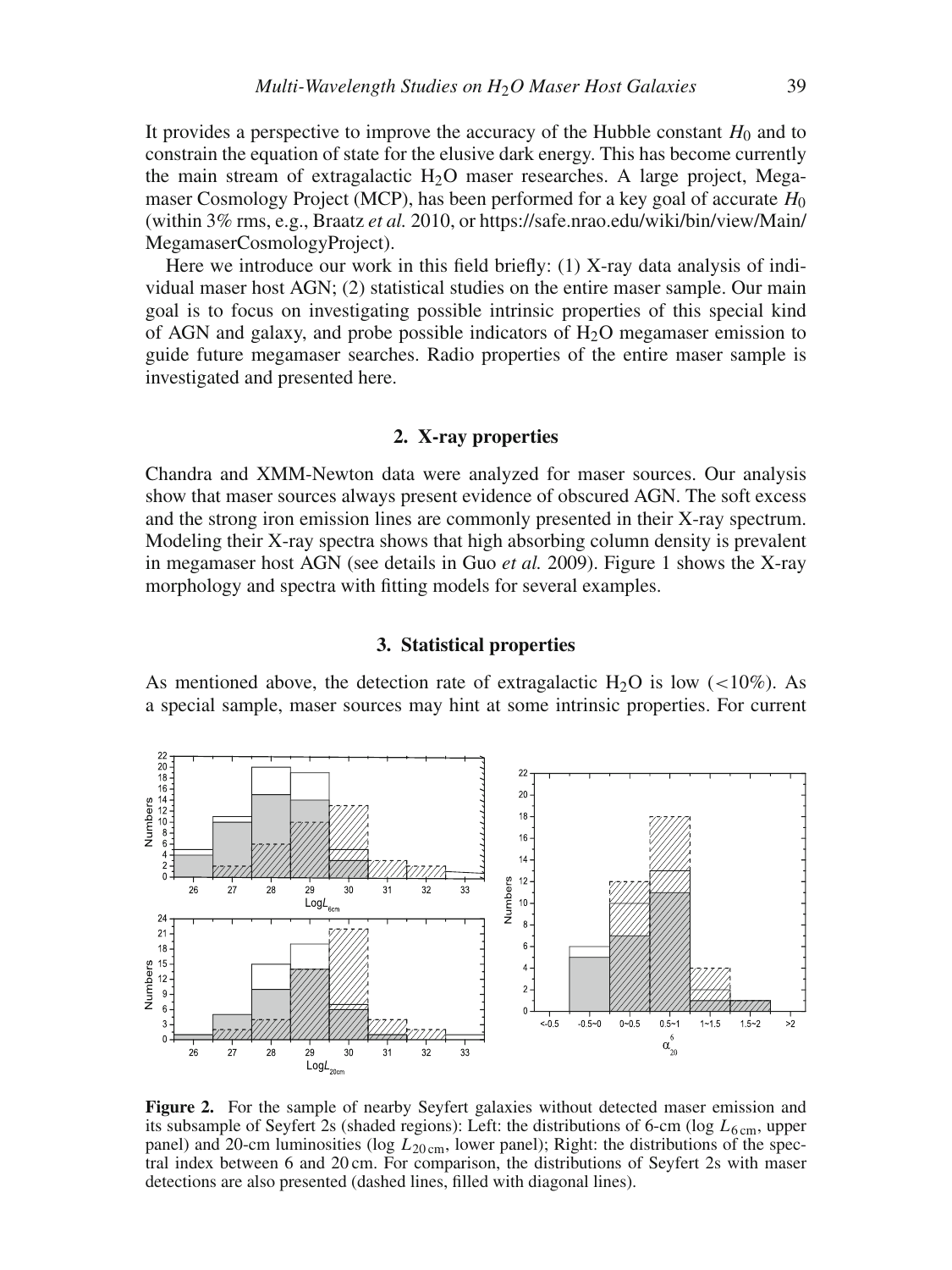

**Figure 3.** H<sub>2</sub>O maser luminosities against the nuclear radio luminosity of maser host galaxies at 6 cm (left panel) and 20 cm (right panel). Squares, triangles and circles represent AGNmasers, SF-masers and masers of unknown type, respectively. Pentacles inside squares indicate disk-maser candidates.

big maser sample, we can investigate the multi-wavelength properties of maser host AGN and galaxies. A comparison between sources with and without maser detection may help us to find some indicators of megamaser emission.

Here we compile radio measurements for the entire sample of  $H_2O$  maser host galaxies to investigate their radio properties and probe possible correlations between H2O megamasers and the nuclear radio emission. AGNs are considered to be the ultimate energy source of  $H_2O$  megamasers. On the one hand, the radio continuum luminosity has been established as a useful isotropic luminosity indicator of AGN power (e.g., Diamond-Stanic *et al.* 2009). On the other hand, H2O line emission may be produced by amplification of the nuclear radio emission, which can provide 'seed' photons for masers located on the front side of the nucleus or an associated nuclear jet (Braatz *et al.* 1997). So we may expect some kind of correlation between maser power and the nuclear radio luminosity (Zhang *et al.* 2011).

Our results show that: (1)  $H<sub>2</sub>O$  maser sources tend to be more luminous than non-masers (left panels in Fig. 2); (2) no significant difference can be found for the spectral index between them. The mean value of the index is  $0.63 \pm 0.06$  for our H<sub>2</sub>O maser sample and  $0.52 \pm 0.09$  for the comparison sample (right panel in Fig. 2); (3) for the subsample of AGN-masers,  $H_2O$  maser isotropic luminosity tends to correlate with the nuclear radio power of the host galaxy (Fig. 3). The nuclear radio luminosity provides a clear signature for the presence of AGN-masers, possibly providing suitable constraints for future  $H_2O$  megamaser surveys.

### **Acknowledgement**

This work was supported by the NSFC 11043012.

#### **References**

Braatz, J. A., Wilson, A. S., Henkel, C. 1997, *Astrophys. J. Suppl.*, **110**, 321. Braatz, J. A., Gugliucci, N.E. 2008, *Astrophys. J.*, **678**, 96. Braatz, J. A., Reid, M. J., Humphreys, E. M. L. *et al.* 2010, *Astrophys. J.*, **718**, 657.